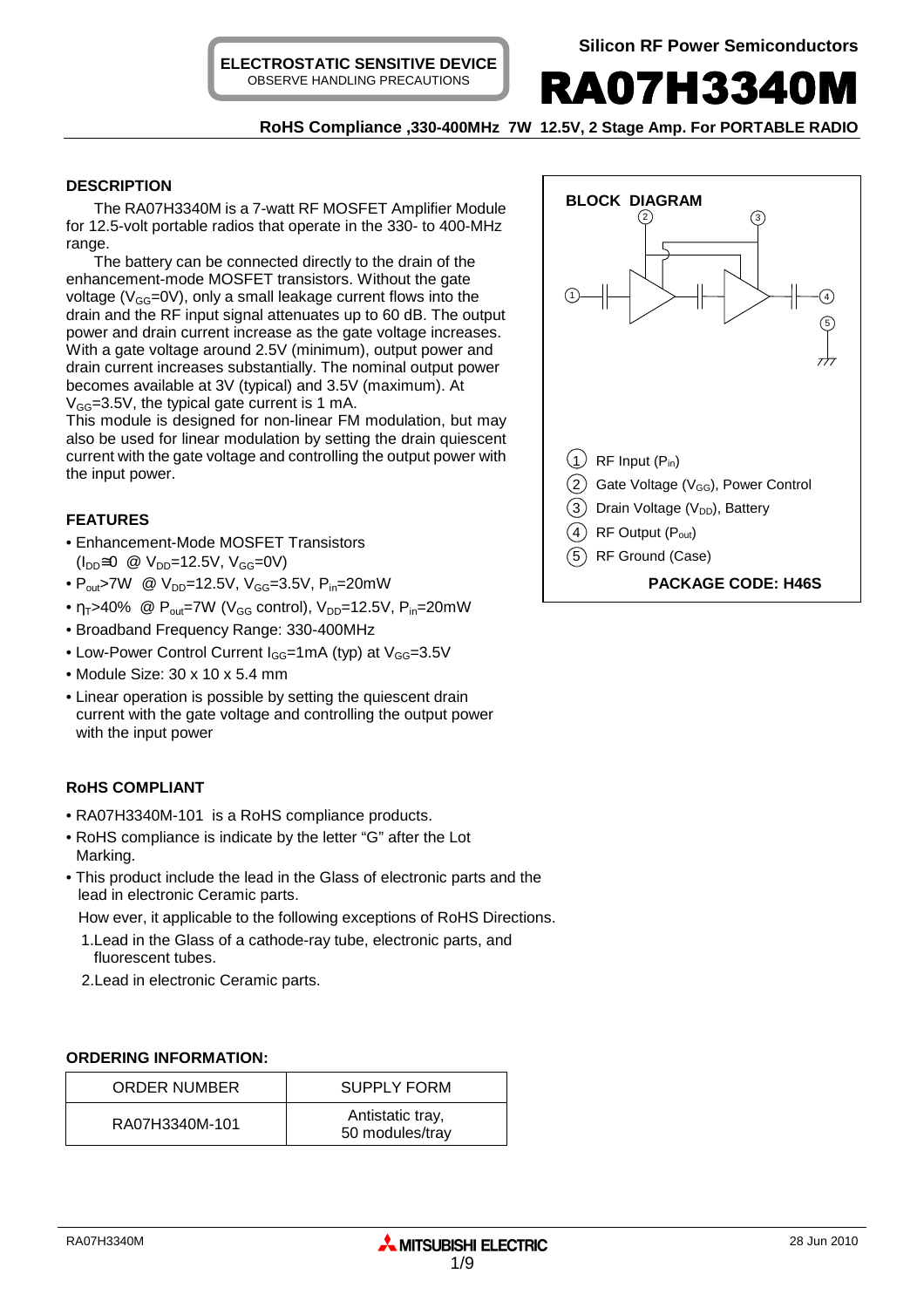**ELECTROSTATIC SENSITIVE DEVICE** OBSERVE HANDLING PRECAUTIONS

ROHS COMPLIANT **RA07H3340M** 

# **MAXIMUM RATINGS** (T<sub>case</sub>=+25°C, unless otherwise specified)

| <b>SYMBOL</b><br><b>PARAMETER</b> |                                  | <b>CONDITIONS</b>                                      | <b>RATING</b>   | UNIT |
|-----------------------------------|----------------------------------|--------------------------------------------------------|-----------------|------|
| V <sub>DD</sub><br>Drain Voltage  |                                  | $V_{GG}=$ 0V, $P_{in}=$ 0W                             | 16              | V    |
| V <sub>DD</sub><br>Drain Voltage  |                                  | $V_{GG}$ <3.5V                                         | 13.2            | V    |
| $V_{GG}$<br>Gate Voltage          |                                  | $V_{DD}$ <12.5V, $P_{in}$ < 20mW                       | 4               | V    |
| $P_{in}$                          | Input Power                      |                                                        | 30              | mW   |
| $P_{\text{out}}$                  | <b>Output Power</b>              | f=330-400MHz, $V_{GG}$ <3.5V<br>$Z_{G}=Z_{I}=50\Omega$ | 10              | W    |
| case(OP)                          | Operation Case Temperature Range |                                                        | $-30$ to $+90$  | C    |
| $T_{\text{stg}}$                  | Storage Temperature Range        |                                                        | $-40$ to $+110$ | C    |

The above parameters are independently guaranteed.

## **ELECTRICAL CHARACTERISTICS** (T<sub>case</sub>=+25℃, Z G=Z<sub>L</sub>=50Ω, unless otherwise specified)

| <b>SYMBOL</b>    | <b>PARAMETER</b>        | <b>CONDITIONS</b>                                                                                                 | <b>MIN</b>                | <b>TYP</b> | <b>MAX</b> | <b>UNIT</b> |
|------------------|-------------------------|-------------------------------------------------------------------------------------------------------------------|---------------------------|------------|------------|-------------|
|                  | <b>Frequency Range</b>  |                                                                                                                   |                           | -          | 400        | <b>MHz</b>  |
| $P_{\text{out}}$ | <b>Output Power</b>     | $V_{DD} = 12.5V, V_{GG} = 3.5V, P_{in} = 20mW$                                                                    |                           |            |            | W           |
| $n_{\text{T}}$   | <b>Total Efficiency</b> | $P_{\text{out}} = 7W$ (V <sub>GG</sub> control),                                                                  | 40                        |            |            | %           |
| $2f_0$           | $2nd$ Harmonic          |                                                                                                                   |                           |            | $-25$      | dBc         |
| <b>Pin</b>       | Input VSWR              | $VDD=12.5V$ ,<br>$P_{in}=20mW$                                                                                    |                           | -          | 4:1        |             |
| lgg              | <b>Gate Current</b>     |                                                                                                                   |                           |            |            | mA          |
|                  | Stability               | $V_{DD}$ =7.2-13.2V, P <sub>in</sub> =10-30mW, P <sub>out</sub> <8W (V <sub>GG</sub> control),<br>Load $VSWR=4:1$ | No parasitic oscillation  |            |            |             |
|                  | Load VSWR Tolerance     | $V_{DD}$ =13.2V, P <sub>in</sub> =20mW, P <sub>out</sub> =7.0W (V <sub>GG</sub> control),<br>Load VSWR=20:1       | No degradation or destroy |            |            |             |

All parameters, conditions, ratings, and limits are subject to change without notice.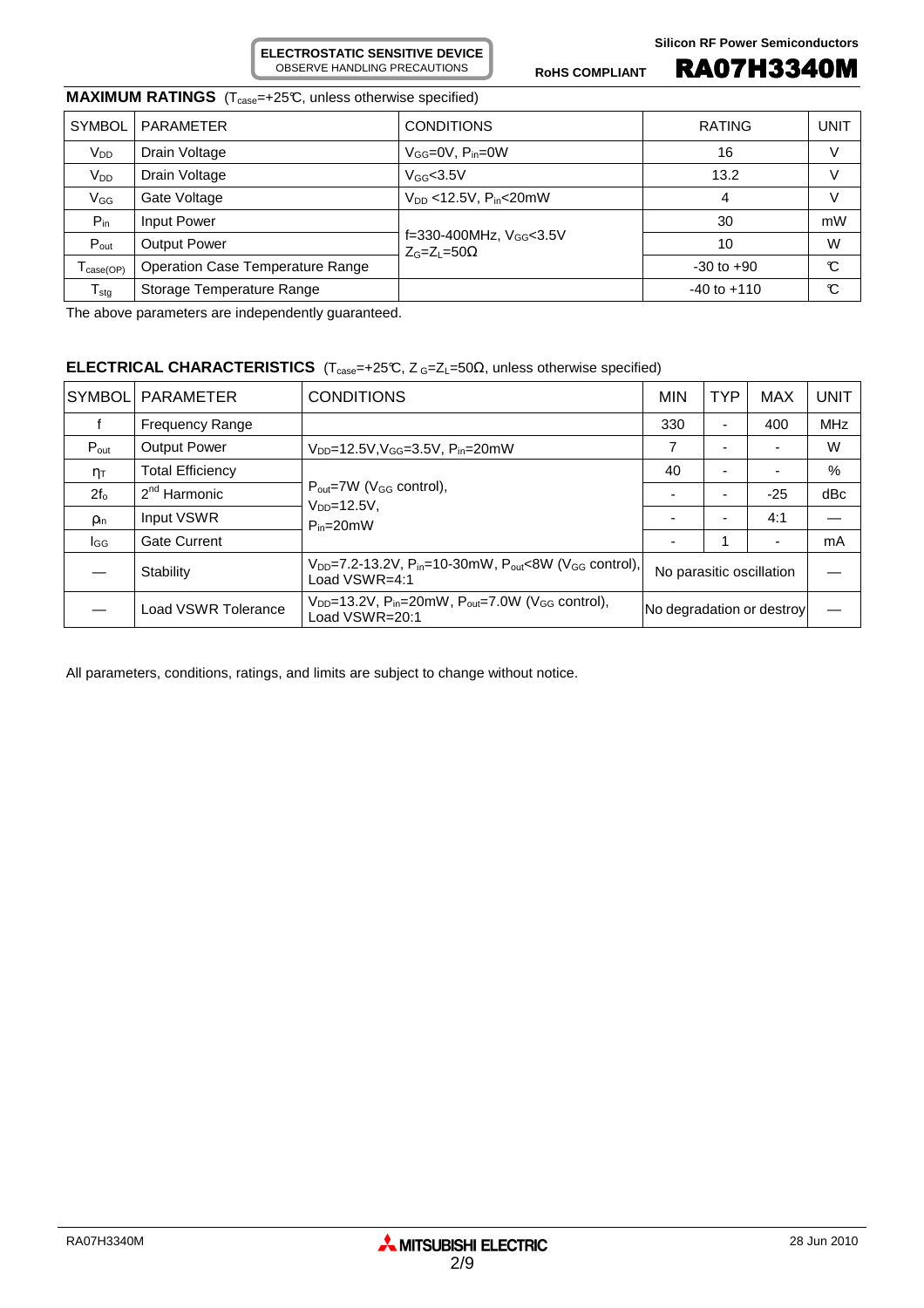**TYPICAL PERFORMANCE** (T<sub>case</sub>=+25℃, Z<sub>G</sub>=Z<sub>L</sub>=50Ω, unless otherwise specified)

**ELECTROSTATIC SENSITIVE DEVICE** OBSERVE HANDLING PRECAUTIONS









**OUTPUT POWER, POWER GAIN and DRAIN CURRENT versus INPUT POWER**







**versus DRAIN VOLTAGE versus DRAIN VOLTAGE**



**OUTPUT POWER, POWER GAIN and OUTPUT POWER, POWER GAIN and DRAIN CURRENT versus INPUT POWER DRAIN CURRENT versus INPUT POWER**



15

20

**f=360MHz, VGG=3.5V, Pin=20mW**

 $\overline{0}$ 

1

2

DRAIN CURRENT I<sub>DD</sub>(A)

DRAIN CURRENT I<sub>DD</sub>(A)

3

4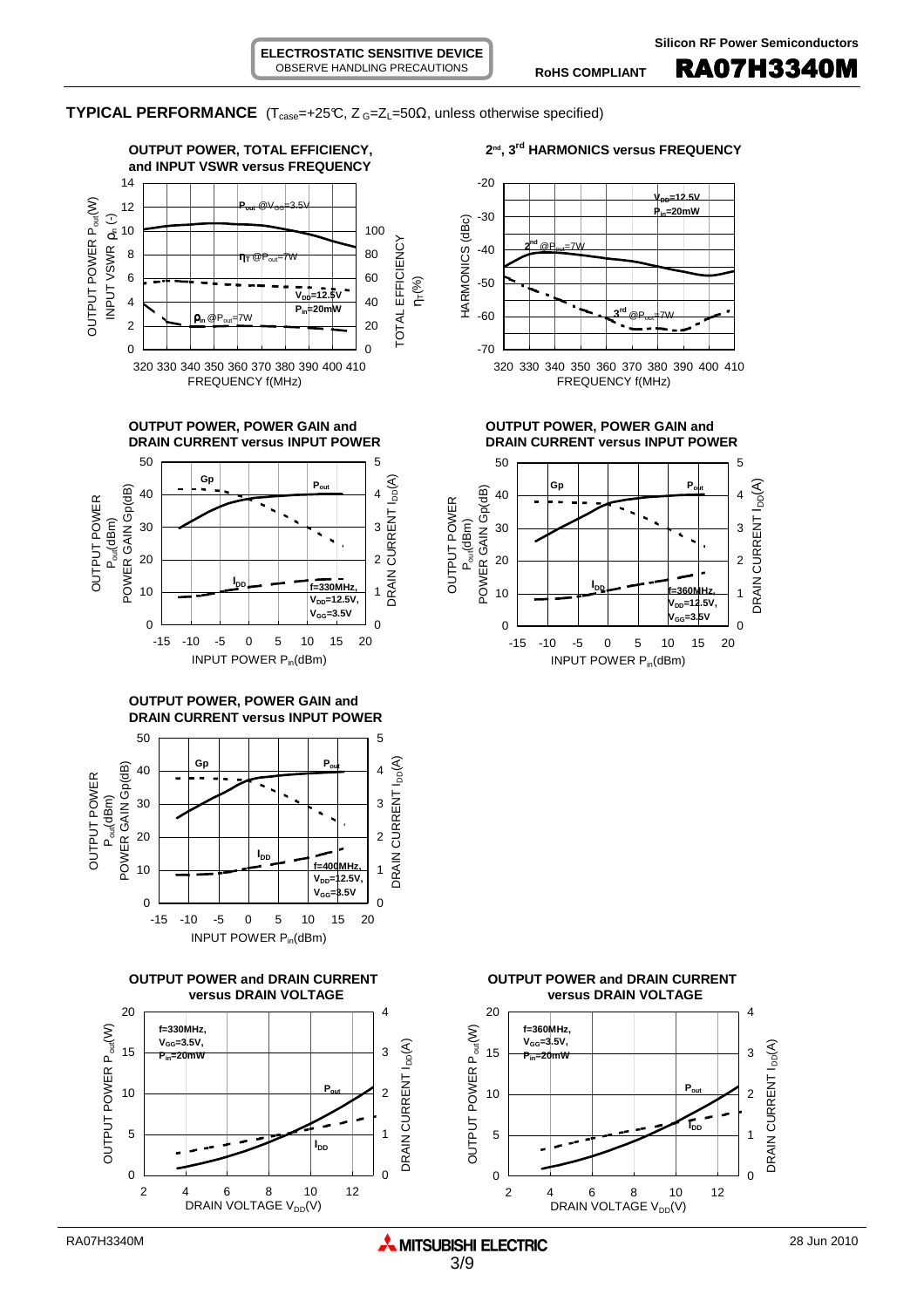## **TYPICAL PERFORMANCE** ( $T_{case} = +25^\circ$ C,  $Z_{G} = Z_{L} = 50\Omega$ , unless otherwise specified)











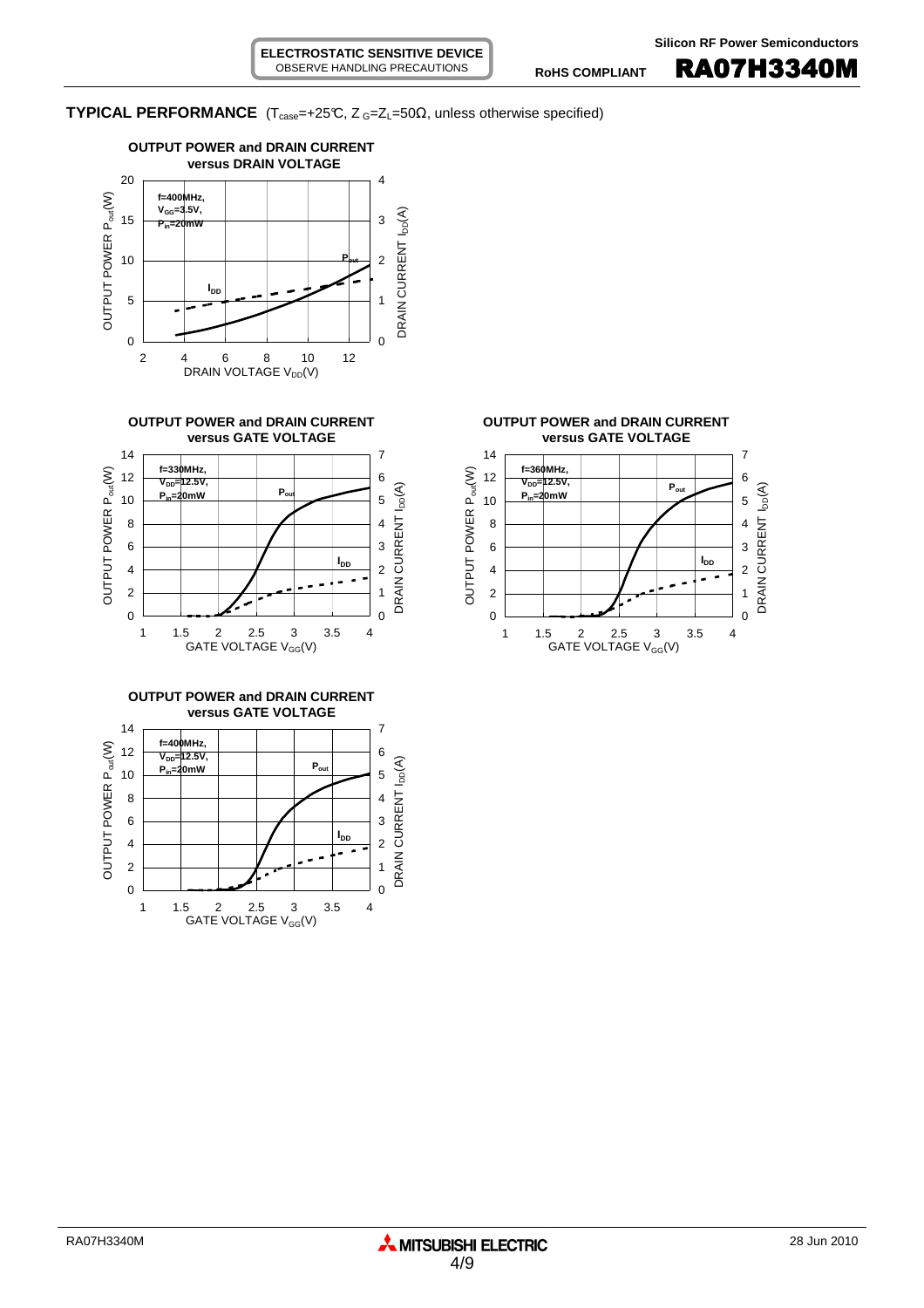## **OUTLINE DRAWING** (mm)





- $\overline{1}$  RF Input (P<sub>in</sub>)
- $(2)$  Gate Voltage (V<sub>GG</sub>)
- 3 Drain Voltage (V<sub>DD</sub>)
- $(4)$  RF Output  $(P_{out})$
- 5 RF Ground (Case)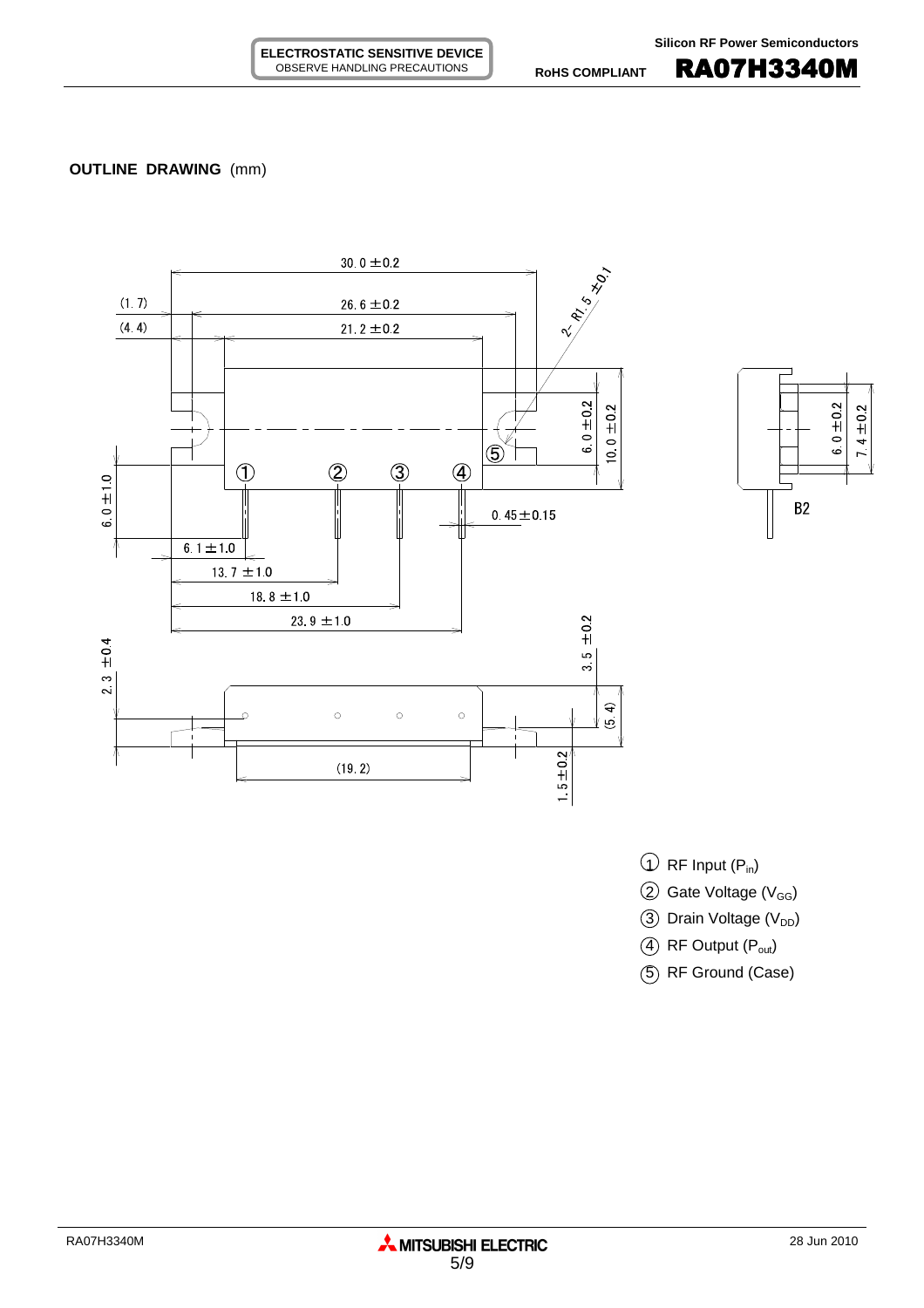

**ELECTROSTATIC SENSITIVE DEVICE** OBSERVE HANDLING PRECAUTIONS

- $(1)$  RF Input  $(P_{in})$
- $(2)$  Gate Voltage (V<sub>GG</sub>)
- $(3)$  Drain Voltage (V<sub>DD</sub>)
- $(4)$  RF Output  $(P_{out})$
- 5 RF Ground (Case)

**EQUIVALENT CIRCUIT**

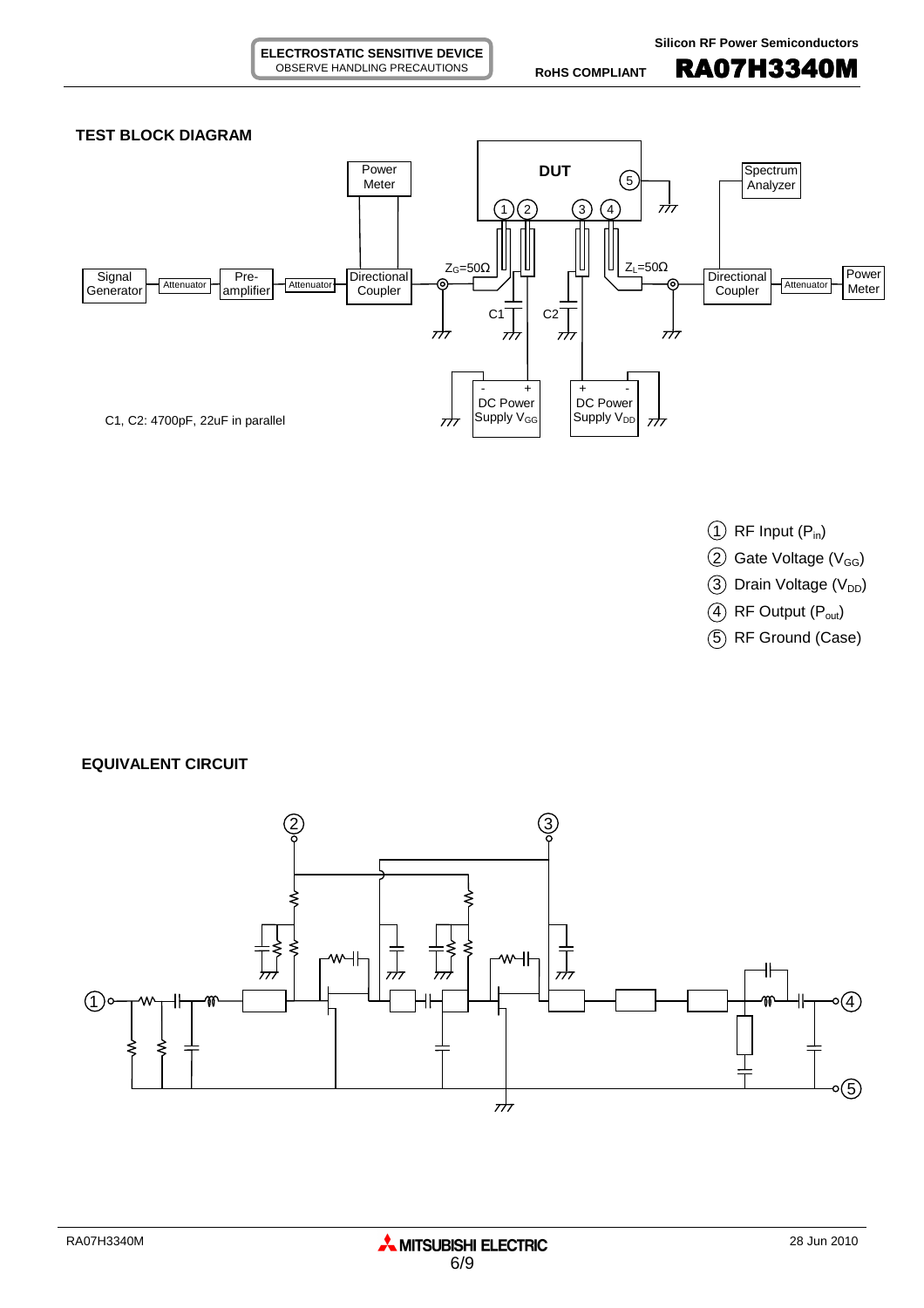## **RECOMMENDATIONS and APPLICATION INFORMATION:**

#### **Construction:**

This module consists of an alumina substrate soldered onto a copper flange. For mechanical protection, a plastic cap is attached with silicone. The MOSFET transistor chips are die bonded onto metal, wire bonded to the substrate, and coated with resin. Lines on the substrate (eventually inductors), chip capacitors, and resistors form the bias and matching circuits. Wire leads soldered onto the alumina substrate provide the DC and RF connection. Following conditions must be avoided:

a) Bending forces on the alumina substrate (for example, by driving screws or from fast thermal changes)

- b) Mechanical stress on the wire leads (for example, by first soldering then driving screws or by thermal expansion)
- c) Defluxing solvents reacting with the resin coating on the MOSFET chips (for example, Trichlorethylene)
- d) Frequent on/off switching that causes thermal expansion of the resin
- e) ESD, surge, overvoltage in combination with load VSWR, and oscillation

#### **ESD:**

This MOSFET module is sensitive to ESD voltages down to 1000V. Appropriate ESD precautions are required.

#### **Mounting:**

Heat sink flatness must be less than 50  $\mu$ m (a heat sink that is not flat or particles between module and heat sink may cause the ceramic substrate in the module to crack by bending forces, either immediately when driving screws or later when thermal expansion forces are added).

A thermal compound between module and heat sink is recommended for low thermal contact resistance and to reduce the bending stress on the ceramic substrate caused by the temperature difference to the heat sink. The module must first be screwed to the heat sink, then the leads can be soldered to the printed circuit board. M2.6 screws are recommended with a tightening torque of 1.8 to 3.0 kgf-cm.

## **Soldering and Defluxing:**

This module is designed for manual soldering.

The lead (terminal) must be soldered after the module is screwed onto the heat sink.

The temperature of the lead (terminal) soldering should be lower than 350°C and shorter than 3 second.

Ethyl Alcohol is recommend for removing flux. Trichloroethylene solvents must not be used (they may cause bubbles in the coating of the transistor chips which can lift off the bond wires).

## **Thermal Design of the Heat Sink:**

At  $P_{out}$ =7W,  $V_{DD}$ =12.5V and  $P_{in}$ =20mW each stage transistor operating conditions are:

| Stage     | $P_{\text{in}}$<br>(W) | out<br>(W) | $R_{th(ch-case)}$<br>('C/W' | @ η <sub>Τ</sub> =40%<br><b>I</b> <sub>DD</sub><br>(A) | V <sub>DD</sub><br>(V) |
|-----------|------------------------|------------|-----------------------------|--------------------------------------------------------|------------------------|
| ⊿ st      | 0.02                   | .5         | 4.5                         | 0.25                                                   | 12.5                   |
| $\sim$ nd | .5                     | .0         | 2.4                         | i.15                                                   |                        |

The channel temperatures of each stage transistor  $T_{ch} = T_{case} + (V_{DD} \times I_{DD} - P_{out} + P_{in}) \times R_{th(ch-case)}$  are:

 $T_{\text{ch1}} = T_{\text{case}} + (12.5 \text{V} \times 0.25 \text{A} - 1.5 \text{W} + 0.02 \text{W}) \times 4.5 \text{C/W} = T_{\text{case}} + 7.4 \text{ C}$  $T_{\text{ch2}} = T_{\text{case}} + (12.5 \text{V} \times 1.15 \text{A} - 7.0 \text{W} + 1.5 \text{W}) \times 2.4 \text{C/W} = T_{\text{case}} + 21.3 \text{ C}$ 

For long-term reliability, it is best to keep the module case temperature ( $T_{case}$ ) below 90°C. For an ambient temperature  $T_{air}=60^{\circ}C$  and P <sub>out</sub>=7W, the required thermal resistance  $R_{th \ (case-air)} = (T_{case} - T_{air}) / ((P_{out}/\eta_T) - P_{out}$  $+ P_{in}$ ) of the heat sink, including the contact resistance, is:

 $R_{th (case-air)} = (90\text{°C} - 60\text{°C}) / (7W/40\% - 7W + 0.02W) = 2.85 \text{°C} /W$ 

When mounting the module with the thermal resistance of 2.85 °C/W, the channel temperature of each sta ge transistor is:

 $T_{\text{ch1}} = T_{\text{air}} + 37.4 \text{ °C}$  $T_{ch2} = T_{air} + 51.3$  °C

The 175°C maximum rating for the channel temperatur e ensures application under derated conditions.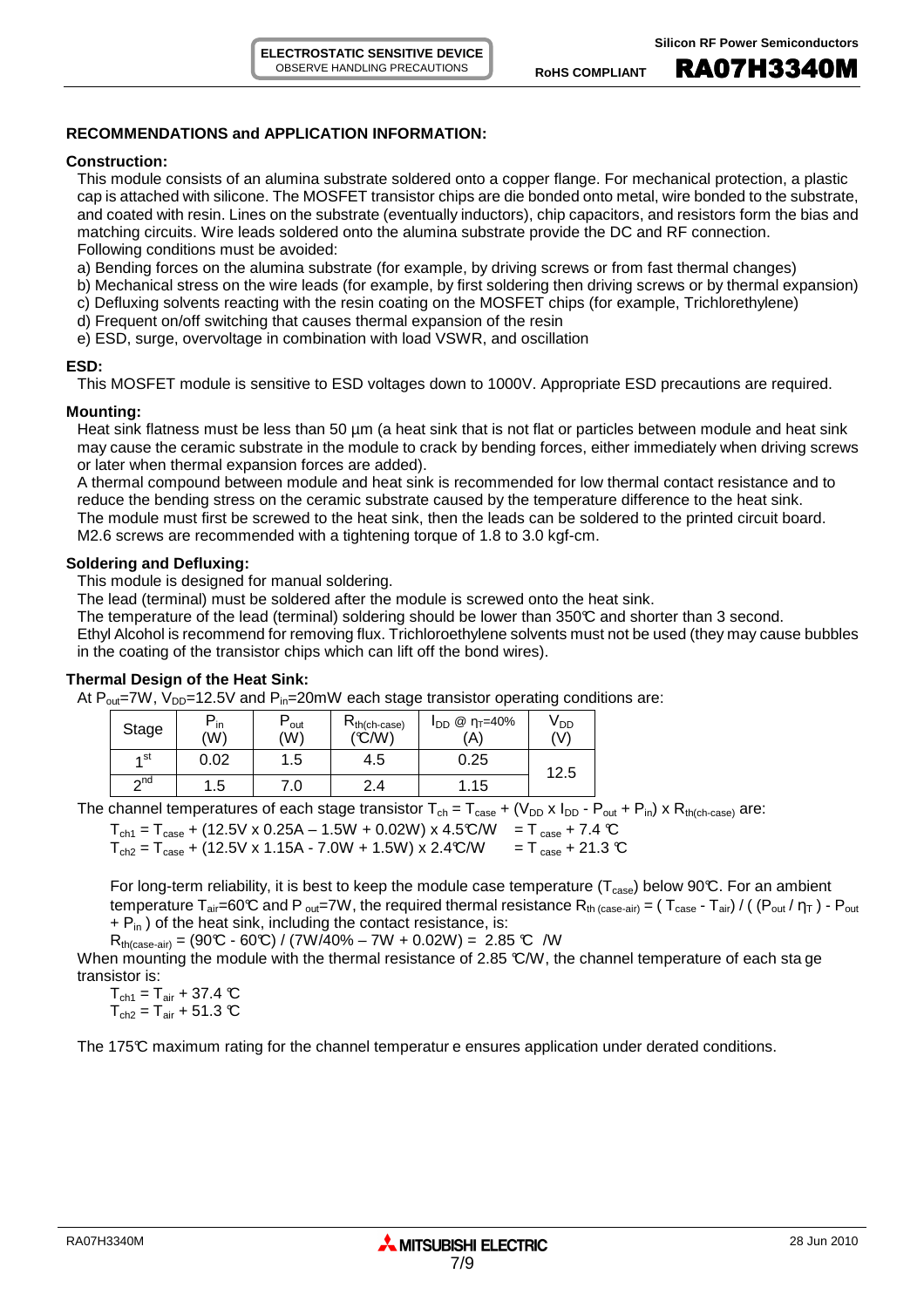**ELECTROSTATIC SENSITIVE DEVICE** OBSERVE HANDLING PRECAUTIONS

ROHS COMPLIANT **RA07H3340M** 

#### **Output Power Control:**

Depending on linearity, the following two methods are recommended to control the output power:

- a) Non-linear FM modulation:
	- By the gate voltage  $(V_{GG})$ .

When the gate voltage is close to zero, the RF input signal is attenuated up to 60 dB and only a small leakage current flows from the battery into the drain.

Around  $V_{GG}$ =2.5V, the output power and drain current increases substantially.

Around  $V_{GG}=3V$  (typical) to  $V_{GG}=3.5V$  (maximum), the nominal output power becomes available.

b) Linear AM modulation:

By RF input power P<sub>in</sub>. The gate voltage is used to set the drain's quiescent current for the required linearity.

#### **Oscillation:**

To test RF characteristics, this module is put on a fixture with two bias decoupling capacitors each on gate and drain, a 4.700 pF chip capacitor, located close to the module, and a 22 µF (or more) electrolytic capacitor.

- When an amplifier circuit around this module shows oscillation, the following may be checked:
- a) Do the bias decoupling capacitors have a low inductance pass to the case of the module?
- b) Is the load impedance  $Z_1$ =50 $\Omega$ ?
- c) Is the source impedance  $Z<sub>G</sub>=50 $\Omega$ ?$

#### **ATTENTION:**

1.High Temperature; This product might have a heat generation while operation,Please take notice that have a possibility to receive a burn to touch the operating product directly or touch the product until cold after switch off. At the near the product,do not place the combustible material that have possibilities to arise the fire.

2. Generation of High Frequency Power; This product generate a high frequency power. Please take notice that do not leakage the unnecessary electric wave and use this products without cause damage for human and property per normal operation.

3. Before use; Before use the product,Please design the equipment in consideration of the risk for human and electric wave obstacle for equipment.

## **PRECAUTION FOR THE USE OF MITSUBISHI SILICON RF POWER AMPLIFIER DEVICES:**

- 1.The specifications of mention are not guarantee values in this data sheet. Please confirm additional details regarding operation of these products from the formal specification sheet. For copies of the formal specification sheets, please contact one of our sales offices.
- 2.RA series products (RF power amplifier modules) are designed for consumer mobile communication terminals and were not specifically designed for use in other applications. In particular, while these products are highly reliable for their designed purpose, they are not manufactured under a quality assurance testing protocol that is sufficient to guarantee the level of reliability typically deemed necessary for critical communications elements. Examples of critical communications elements would include transmitters for base station applications and fixed station applications that operate with long term continuous transmission and a higher on-off frequency during transmitting, especially for systems that may have a high impact to society.
- 3.RA series products use MOSFET semiconductor technology. They are sensitive to ESD voltage therefore appropriate ESD precautions are required.
- 4.In order to maximize reliability of the equipment, it is better to keep the devices temperature low. It is recommended to utilize a sufficient sized heat-sink in conjunction with other cooling methods as needed (fan, etc.) to keep the case temperature for RA series products lower than 60deg/C under standard conditions, and less than 90deg/C under extreme conditions.
- 5.RA series products are designed to operate into a nominal load impedance of 50 ohms. Under the condition of operating into a severe high load VSWR approaching an open or short, an over load condition could occur. In the worst case there is risk for burn out of the transistors and burning of other parts including the substrate in the module.
- 6.The formal specification includes a guarantee against parasitic oscillation under a specified maximum load mismatch condition. The inspection for parasitic oscillation is performed on a sample basis on our manufacturing line. It is recommended that verification of no parasitic oscillation be performed at the completed equipment level also.
- 7.For specific precautions regarding assembly of these products into the equipment, please refer to the supplementary items in the specification sheet.
- 8.Warranty for the product is void if the products protective cap (lid) is removed or if the product is modified in any way from it's original form.
- 9.For additional "Safety first" in your circuit design and notes regarding the materials, please refer the last page of this data sheet.
- 10. Please refer to the additional precautions in the formal specification sheet.